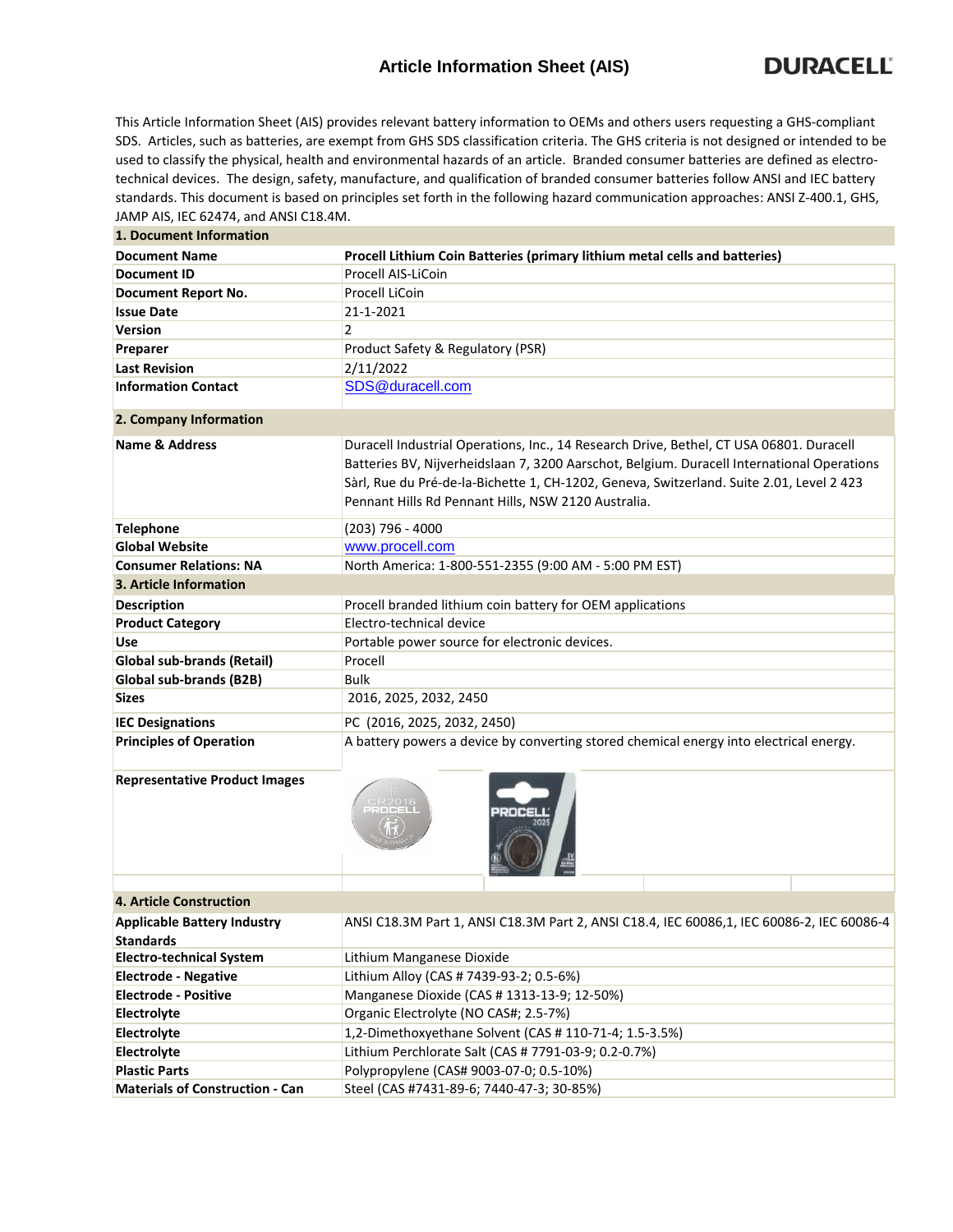| <b>Declarable Substances</b><br>(IEC 62474 Criteria 1)                                                                                                                                                          | 1-2-Dimethoxyethane (CAS #110-71-4)                                                                                                                                                                                                                                                                                                                                                                                                                                                                                                                                                                                                                                                                                                                                                                                                                                                                                                                                                                                                                                                                                                                                                                                                                                                                                                                                                                                                                                                                                                                                                      |  |  |  |  |  |
|-----------------------------------------------------------------------------------------------------------------------------------------------------------------------------------------------------------------|------------------------------------------------------------------------------------------------------------------------------------------------------------------------------------------------------------------------------------------------------------------------------------------------------------------------------------------------------------------------------------------------------------------------------------------------------------------------------------------------------------------------------------------------------------------------------------------------------------------------------------------------------------------------------------------------------------------------------------------------------------------------------------------------------------------------------------------------------------------------------------------------------------------------------------------------------------------------------------------------------------------------------------------------------------------------------------------------------------------------------------------------------------------------------------------------------------------------------------------------------------------------------------------------------------------------------------------------------------------------------------------------------------------------------------------------------------------------------------------------------------------------------------------------------------------------------------------|--|--|--|--|--|
| <b>Mercury Free Battery</b><br>(ANSI C18.4M <5ppm)                                                                                                                                                              | Yes                                                                                                                                                                                                                                                                                                                                                                                                                                                                                                                                                                                                                                                                                                                                                                                                                                                                                                                                                                                                                                                                                                                                                                                                                                                                                                                                                                                                                                                                                                                                                                                      |  |  |  |  |  |
| <b>Small Cell or Battery</b><br>(ANSI C18.1M Part 2; IEC 60086-4<br>Bitternant (Denatonium benzoate;<br>CAS# 3734-33-4) Bitterant<br><b>Application Scope: Lithium Coin</b><br>sizes 2032, 2025, and 2016 ONLY. | Lithium coin batteries fit inside a specially designed test cylinder 2.25 inches (57.1mm) long<br>by 1.25 inches (31.70 mm) wide.<br>Lithium coin battery sizes 2016, 2025 & 2032 have a transparent layer of bitterant<br>(denatonium benzoate) applied to the negative side of the coin cell. Denatonium benzoate<br>has a long history of being added to many different types of consumer products to help<br>prevent childhood ingestion of potentially harmful substances.                                                                                                                                                                                                                                                                                                                                                                                                                                                                                                                                                                                                                                                                                                                                                                                                                                                                                                                                                                                                                                                                                                          |  |  |  |  |  |
| 5. Health & Safety                                                                                                                                                                                              |                                                                                                                                                                                                                                                                                                                                                                                                                                                                                                                                                                                                                                                                                                                                                                                                                                                                                                                                                                                                                                                                                                                                                                                                                                                                                                                                                                                                                                                                                                                                                                                          |  |  |  |  |  |
| <b>Ingestion/Small Parts Warning</b>                                                                                                                                                                            | Required for all sizes of lithium coin batteries: Keepout of reach of children. If swallowed,<br>consult a physician immediately. ANSI or IEC requirements<br><b>KEEP OUT OF REACH OF CHILDREN</b><br><b>A WARNING</b><br>OR<br>OR                                                                                                                                                                                                                                                                                                                                                                                                                                                                                                                                                                                                                                                                                                                                                                                                                                                                                                                                                                                                                                                                                                                                                                                                                                                                                                                                                       |  |  |  |  |  |
| <b>Normal Conditions of Use</b>                                                                                                                                                                                 | Exposure to contents inside the sealed battery will not occur unless the battery leaks, is<br>exposed to high temperatures, or is mechanically abused.                                                                                                                                                                                                                                                                                                                                                                                                                                                                                                                                                                                                                                                                                                                                                                                                                                                                                                                                                                                                                                                                                                                                                                                                                                                                                                                                                                                                                                   |  |  |  |  |  |
| <b>Note to Physician</b>                                                                                                                                                                                        | Note to Physician - For information on battery identification and treatment, call the 24-<br>hour NATIONAL BATTERY INGESTION HOTLINE (800-498-8666). Additional treatment<br>information is available from the NATIONAL CAPITAL POISON CONTROL CENTER BUTTON<br><b>BATTERY INGESTION TRIAGE AND TREATMENT GUIDELINE:</b><br>https://www.poison.org/battery/guideline. If the patient is less than or equal to 12 years,<br>immediately obtain an x-ray t o locate the battery. If the patient is > 12 years and the<br>battery diameter is > than 12 mm or unknown also obtain an x-ray. X-rays should include<br>the entire neck, esophagus and abdomen. Once the position of the battery in the esophagus<br>is determined by x-ray and if less than 12 hours post ingestion consider giving sucralfate<br>suspension 10ml by mouth every 10 minutes, up to 3 doses while waiting for sedation for<br>endoscopy.                                                                                                                                                                                                                                                                                                                                                                                                                                                                                                                                                                                                                                                                       |  |  |  |  |  |
|                                                                                                                                                                                                                 | Do not delay battery removal because a patient has eaten recently or was given honey or<br>sucralfate by mouth. Batteries lodged in the esophagus should be removed immediately<br>since battery leakage, caustic burns and perforation can occur as soon as two hours after<br>ingestion. Endoscopic removal is preferred as it allows direct visualization of tissue injury.<br>After the battery is removed from the esophagus if no perforation is evident irrigate the<br>injured area with 50 mL to 150 mL of 0.25% sterile acetic acid and then observe for delayed<br>complications. If a large battery (equal to or greater than 20 mm) is in the stomach or<br>beyond of a child < 5 years, and based on history, might have lodged in the esophagus for ><br>2 hours, consider diagnostic endoscopy to exclude the remote possibility of esophageal<br>injury. Retrieve batteries, endoscopically if possible, from the stomach or beyond if: 1) A<br>magnet was also ingested, 2) The patient develops signs or symptoms that are likely related<br>to a battery ingestion, or, 3) A large battery equal to or greater than 15 mm is ingested by a<br>child younger than 6 years, remains in the stomach for 4 days or longer. Allow batteries to<br>pass spontaneously if they have passed beyond the esophagus (stomach and beyond) and<br>no clinical indication of any significant gastrointestinal injury is evident. Confirm battery<br>passage by inspecting stools. Consider repeat radiographs to confirm passage if battery<br>passage not observed in 10-14 days. |  |  |  |  |  |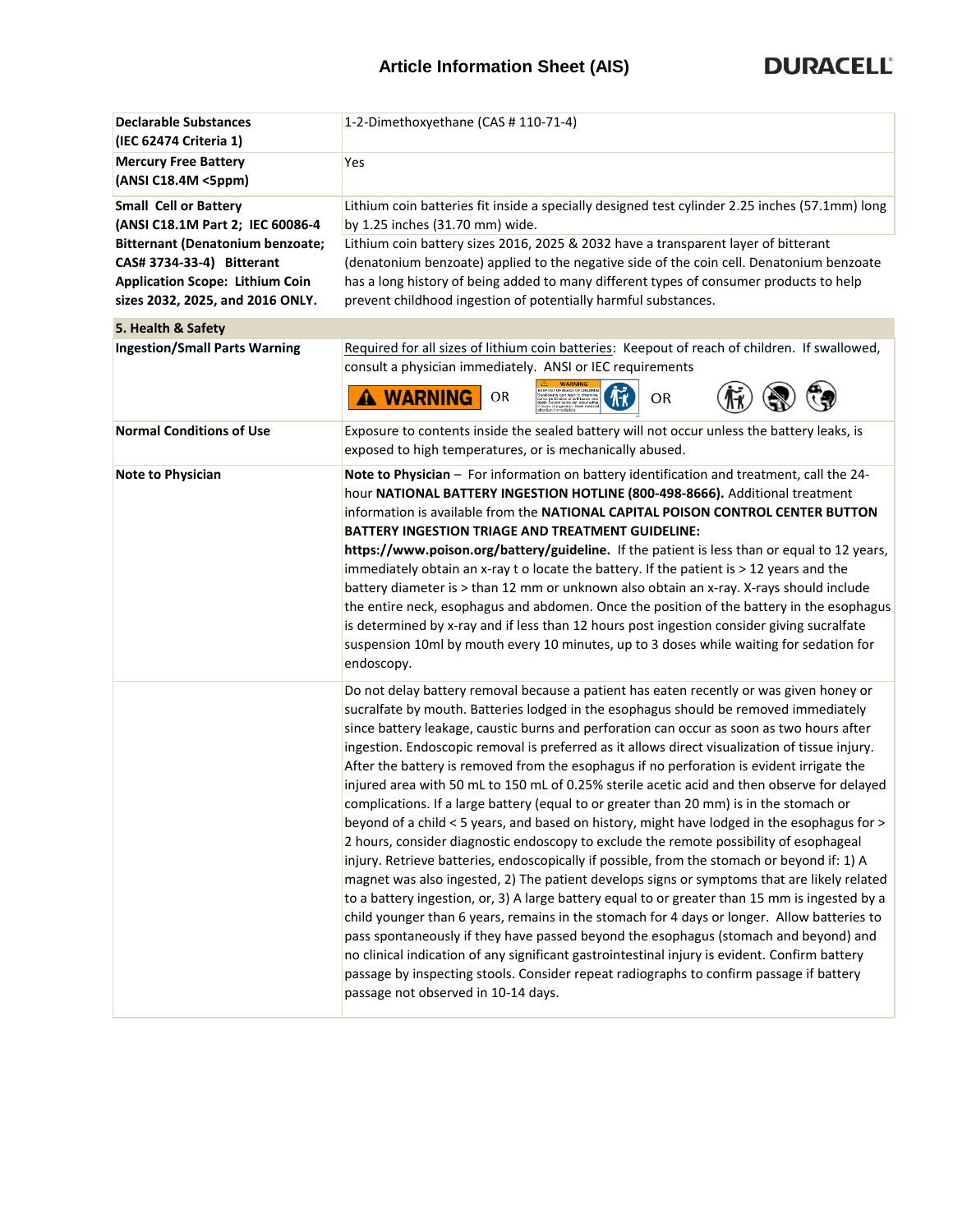| First Aid - If swallowed                      | First Aid - If battery swallowed. DO NOT GIVE IPECAC. Do not induce vomiting. Seek<br>medical attention immediately and call 24 hour NATIONAL BATTERY INGESTION HOTLINE<br>(800-498-8666) for assistance with battery identification and treatment. Attempt to<br>determine battery imprint code (or diameter) of companion or replacement battery. If no<br>imprint code is available, measure or estimate the battery diameter based on the size of the<br>slot the battery fits or the size of the comparable battery. Provide this information to the<br>treating health care provider. If the child is greater than 12 months of age and able to<br>swallow, and the battery was swallowed within the prior 12 hours, if readily available<br>administer honey immediately and while on route to the emergency room. Give 10 mL (2<br>teaspoons) of honey by mouth every 10 minutes for up to 6 doses. Do not delay going to<br>the ER to obtain or give honey. Other than the honey do not give anything by mouth. |
|-----------------------------------------------|--------------------------------------------------------------------------------------------------------------------------------------------------------------------------------------------------------------------------------------------------------------------------------------------------------------------------------------------------------------------------------------------------------------------------------------------------------------------------------------------------------------------------------------------------------------------------------------------------------------------------------------------------------------------------------------------------------------------------------------------------------------------------------------------------------------------------------------------------------------------------------------------------------------------------------------------------------------------------------------------------------------------------|
| Poison Center/North America                   | USA/CANADA CALLS ONLY: 1-800-498-8666 (Toll Free) [24 Hour National Battery<br><b>Ingestion Hotline]</b>                                                                                                                                                                                                                                                                                                                                                                                                                                                                                                                                                                                                                                                                                                                                                                                                                                                                                                                 |
| <b>Poison Centers / World Directory</b>       | https://globalcrisis.info/poisonemergency.html#AAA                                                                                                                                                                                                                                                                                                                                                                                                                                                                                                                                                                                                                                                                                                                                                                                                                                                                                                                                                                       |
| First Aid - Eye Contact                       | Flush with running water for at least 30 minutes. Seek medical attention immediately.                                                                                                                                                                                                                                                                                                                                                                                                                                                                                                                                                                                                                                                                                                                                                                                                                                                                                                                                    |
| <b>First Aid - Skin Contact</b>               | Remove contaminated clothing and flush skin with running water for at least 15 minutes.<br>Seek medical attention if irritation persists.                                                                                                                                                                                                                                                                                                                                                                                                                                                                                                                                                                                                                                                                                                                                                                                                                                                                                |
| <b>First Aid - Inhalation</b>                 | Contents of leaking battery may be irritating to respiratory passages. Move to fresh air.<br>Seek medical attention if irritation persists.                                                                                                                                                                                                                                                                                                                                                                                                                                                                                                                                                                                                                                                                                                                                                                                                                                                                              |
| <b>Battery Safety Standards &amp; Testing</b> | Procell lithium coin cell batteries meet the requirements of ANSI C18. 3M Part 2 and/or IEC<br>60086-4. These standards specify tests and requirements for lithum primary cells and<br>batteries to ensure safe operation under normal use and reasonably foreseeable misuse.<br>The test regimes assess three conditions of safety. These are:<br>1-Intended use simulation: Partial use, vibration, thermal shock, and mechanical shock<br>2-Reasonably foreseeable misuse: Incorrect installation, external short-circuit, free fall<br>(user-drop), over-discharge, and crush<br>3-Design consideration: Thermal abuse, mold stress                                                                                                                                                                                                                                                                                                                                                                                  |
| <b>Precautionary Statements</b>               | CAUTION: Keep batteries away from children. If swallowed, consult a physician at once. For<br>information on treatment, within North America call 1-800-498-8666 (Toll Free). Ingestion<br>may lead to serious injury or death. Cell can explode or leak if heated, disassembled,<br>shorted, recharged, exposed to fire or high temperature or inserted incorrectly. Keep in<br>original package until ready to use. Do not carry batteries loose in your pocket or purse.                                                                                                                                                                                                                                                                                                                                                                                                                                                                                                                                              |
| 6. Fire Hazard & Firefighting                 |                                                                                                                                                                                                                                                                                                                                                                                                                                                                                                                                                                                                                                                                                                                                                                                                                                                                                                                                                                                                                          |
| <b>Fire Hazard</b>                            | Batteries may rupture or leak if involved in a fire.                                                                                                                                                                                                                                                                                                                                                                                                                                                                                                                                                                                                                                                                                                                                                                                                                                                                                                                                                                     |
| <b>Extinguishing Media</b>                    | Use any extinguishing media appropriate for the surrounding area. For incipient (beginning)<br>fires, carbon dioxide extinguishers or copious amounts of water are effective in cooling<br>burning lithium metal batteries. If fire progresses to where lithium metal is exposed (deep<br>red flames), use a Class D extinguisher suitable for lithium metal.                                                                                                                                                                                                                                                                                                                                                                                                                                                                                                                                                                                                                                                            |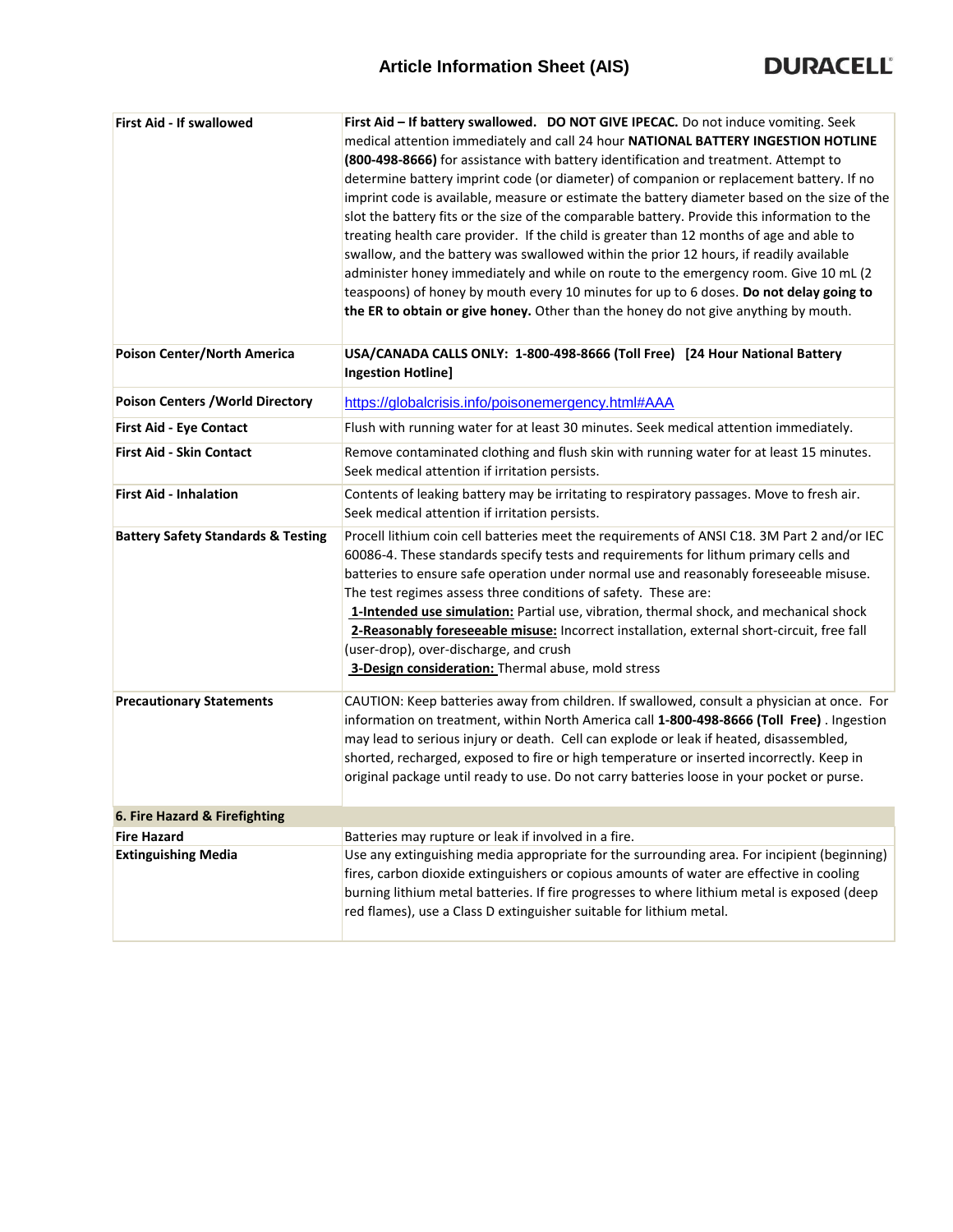| <b>Fires Involving Large Quantities of</b>  | Large quantities of batteries involved in a fire will rupture and release irritating fumes from                                                                                           |
|---------------------------------------------|-------------------------------------------------------------------------------------------------------------------------------------------------------------------------------------------|
| <b>Batteries</b>                            | thermal degradation                                                                                                                                                                       |
|                                             |                                                                                                                                                                                           |
|                                             | Use a Class "D" fire extinguisher or other smothering agent such as Lith-X, copper powder or<br>dry sand. If using water, use enough to smother the fire. Using an insufficient amount of |
|                                             | water will make the fire worse. Cooling exterior of batteries will help prevent rupturing.                                                                                                |
|                                             | Burning batteries generate toxic and corrosive lithium hydroxide fumes. Firefighters should                                                                                               |
|                                             | wear self-contained breathing apparatus. Detailed information on fighting a lithium metal                                                                                                 |
|                                             | battery fire can be found in US DOT Emergency Response Guide 138                                                                                                                          |
|                                             | (Substances-Water-Reactive).                                                                                                                                                              |
| 7. Handling & Storage                       |                                                                                                                                                                                           |
| <b>Handling Precautions</b>                 | Avoid mechanical and electrical abuse. Do not short circuit or install incorrectly. Batteries                                                                                             |
|                                             | may rupture or vent if disassembled, crushed, recharged or exposed to high temperatures.                                                                                                  |
|                                             | Install batteries in accordance with equipment instructions.                                                                                                                              |
| <b>Storage Precautions</b>                  | Store batteries in a dry place at normal room temperature. Refrigeration does not make                                                                                                    |
|                                             | them last longer.                                                                                                                                                                         |
| <b>Spills of Large Quantities of Loose</b>  | Notify spill personnel of large spills. Irritating and flammable vapors may be released from                                                                                              |
| <b>Batteries (unpackaged)</b>               | leaking or ruptured batteries. Spread batteries apart to stop shorting. Eliminate all ignition                                                                                            |
|                                             | sources. Evacuate area and allow vapors to dissipate. Clean-up personnel should wear                                                                                                      |
|                                             | appropriate PPE to avoid eye and skin contact and inhalation of vapors or fumes. Increase                                                                                                 |
|                                             | ventilation. Carefully collect batteries and place in appropriate container for disposal.                                                                                                 |
|                                             | Remove any spilled liquid with absorbent material and contain for disposal.                                                                                                               |
| 8. Disposal Considerations (GHS Section 13) |                                                                                                                                                                                           |
| <b>Collection &amp; Proper Disposal</b>     | Dispose of used (or excess) batteries in compliance with federal, state/provincial and local                                                                                              |
|                                             | regulations. Do not accumulate large quantities of used batteries for disposal as                                                                                                         |
|                                             | accumulations could cause batteries to short-circuit. Do not incinerate. In countries, such                                                                                               |
|                                             | as Canada and the EU, where there are regulations for the collection and recycling of                                                                                                     |
|                                             | batteries, consumers should dispose of their used batteries into the collection network at                                                                                                |
|                                             | municipal depots and retailers. They should not dispose of batteries with household trash.                                                                                                |
| USA EPA RCRA (40 CFR 261)                   | "Charged" lithium coin batteries meet the criteria (D003 - Reactivity) of a hazardous waste                                                                                               |
|                                             | as defined under the Resource Conservation and Recovery Act (RCRA) 40 CFR 261.23. If                                                                                                      |
|                                             | recycled, lithium coin batteries are classified as Universal Waste.                                                                                                                       |
|                                             |                                                                                                                                                                                           |
| USA DOT (49 CFR 173.184 (d))                | d) Lithium cells or batteries shipped for disposal or recycling. A lithium cell or battery,                                                                                               |
|                                             | including a lithium cell or battery contained in equipment, that is transported by motor                                                                                                  |
|                                             | vehicle to a permitted storage facility or disposal site, or for purposes of recycling, is                                                                                                |
|                                             | excepted from the testing and record keeping requirements of paragraph (a) and the                                                                                                        |
|                                             | specification packaging requirements of paragraph (b)(3) of this section, when packed in a                                                                                                |
|                                             | strong outer packaging conforming to the requirements of §§173.24 and 173.24a. A lithium                                                                                                  |
|                                             | cell or battery that meets the size, packaging, and hazard communication conditions in                                                                                                    |
|                                             | paragraph (c)(1)-(3) of this section is excepted from subparts C through H of part 172 of this                                                                                            |
|                                             | California Universal Waste Rule (Cal. California prohibits disposal of batteries as trash (including household trash).                                                                    |
| Code Regs. Title 22, Div. 4.5, Ch. 23)      |                                                                                                                                                                                           |
| <b>Vermont Primary Battery</b>              | In Vermont, consumers must recycle lithium coin batteries. For information, contact                                                                                                       |
| <b>Stewardship Law (ACT 139)</b>            | http://www.call2recycle.org.                                                                                                                                                              |
|                                             |                                                                                                                                                                                           |

**9. Transport Information (GHS Section 14)**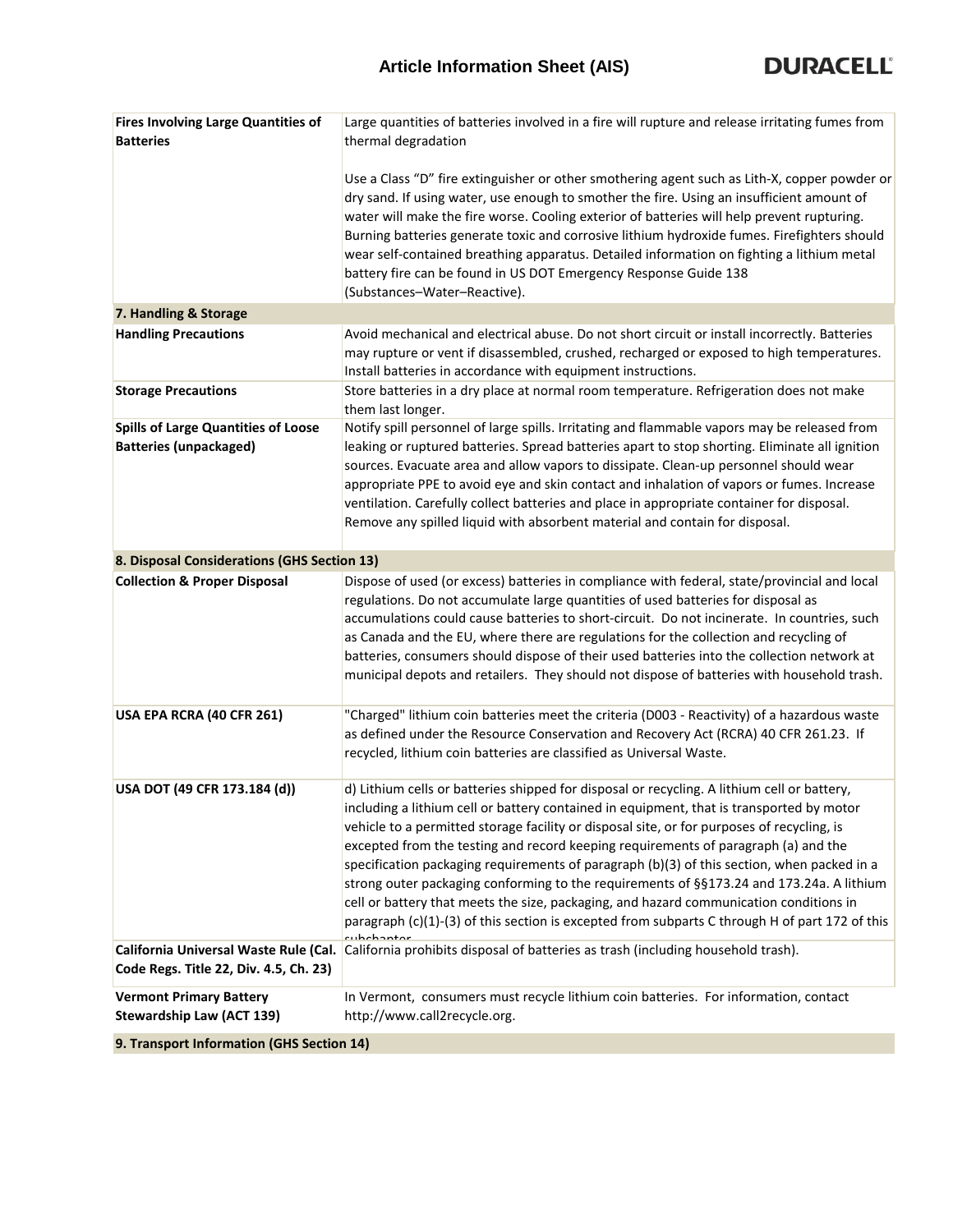

| <b>UN38.3 Test Summary Documents</b>                                                                           | UN38.3 Test Summary Documents that are required January 1, 2020 by the UN Model<br>Regulations, 20th Revised Edition, 2.9.4 can be requested by sending an email request to<br>UN38.3_duracell@duracell.com                                                                                                                                                                                                                                                                                                                                                                                                                                                                                                                                                                                                                                                                                                                                |                                           |             |                                                         |  |  |  |
|----------------------------------------------------------------------------------------------------------------|--------------------------------------------------------------------------------------------------------------------------------------------------------------------------------------------------------------------------------------------------------------------------------------------------------------------------------------------------------------------------------------------------------------------------------------------------------------------------------------------------------------------------------------------------------------------------------------------------------------------------------------------------------------------------------------------------------------------------------------------------------------------------------------------------------------------------------------------------------------------------------------------------------------------------------------------|-------------------------------------------|-------------|---------------------------------------------------------|--|--|--|
| <b>Regulatory Status</b>                                                                                       | Procell lithium coin batteries are produced and delivered in accordance with current<br>IATA/ICAO regulations. Procell lithium coin batteries can be shipped in accordance with<br>ICAO/IATA. Shipping packages for all Procell lithium cells/batteries are designed to prevent:<br>short circuits, movement within the package, damge to the cells/batteries, and release of<br>the package contents. Persons who prepare or offer lithium batteries for transport are<br>required by regulation to be trained to the extent of their responsibility. The information in<br>this section is provided for informational purposes only. The transportation of lithium metal<br>batteries is regulated by ICAO, IATA, IMO and US DOT. Procell lithium coin batteries are not<br>subject to the other provisions of the Dangerous Goods regulations as long as they are<br>packaged and marked in accordance with the applicable regulations. |                                           |             |                                                         |  |  |  |
| <b>DEFECTIVE Lithium Batteries</b>                                                                             | Defective Lithium batteries are <b>forbidden</b> on both Passenger and Cargo Aircraft. For all<br>other modes of transportation, defective lithium batteries are fully regulated as <b>Dangerous</b><br>Goods.                                                                                                                                                                                                                                                                                                                                                                                                                                                                                                                                                                                                                                                                                                                             |                                           |             |                                                         |  |  |  |
| <b>Total Lithium Content (grams)</b>                                                                           | Catalog                                                                                                                                                                                                                                                                                                                                                                                                                                                                                                                                                                                                                                                                                                                                                                                                                                                                                                                                    | <b>Total</b><br>Lithium<br><b>Content</b> | <b>Type</b> | <b>Total</b><br><b>Cell/Battery</b><br>Weight           |  |  |  |
|                                                                                                                | 2016                                                                                                                                                                                                                                                                                                                                                                                                                                                                                                                                                                                                                                                                                                                                                                                                                                                                                                                                       | < 0.3                                     | Cell        | 1.2                                                     |  |  |  |
|                                                                                                                | 2025                                                                                                                                                                                                                                                                                                                                                                                                                                                                                                                                                                                                                                                                                                                                                                                                                                                                                                                                       | < 0.3                                     | Cell        | 2.4                                                     |  |  |  |
|                                                                                                                | 2032                                                                                                                                                                                                                                                                                                                                                                                                                                                                                                                                                                                                                                                                                                                                                                                                                                                                                                                                       | < 0.3                                     | Cell        | 2.9                                                     |  |  |  |
|                                                                                                                | 2450                                                                                                                                                                                                                                                                                                                                                                                                                                                                                                                                                                                                                                                                                                                                                                                                                                                                                                                                       | < 0.3                                     | Cell        | 6.6                                                     |  |  |  |
| <b>UN Identification Number/</b><br><b>Shipping Name</b>                                                       | UN3090 Primary lithium metal batteries<br>UN3091 Primary lithium metal batteries packed with or contained in equipment                                                                                                                                                                                                                                                                                                                                                                                                                                                                                                                                                                                                                                                                                                                                                                                                                     |                                           |             |                                                         |  |  |  |
| <b>UN 38.3 Transportation Tests</b>                                                                            | Duracell certifies that all of its lithium batteries meet the requirements of the UN Manual of<br>Tests and Criteria, Part III subsection 38.3. If you assemble these batteries into larger<br>battery packs, it is recommended that you perform the UN Tests to ensure the<br>requirements are met prior to shipment.                                                                                                                                                                                                                                                                                                                                                                                                                                                                                                                                                                                                                     |                                           |             |                                                         |  |  |  |
| <b>Special Provisions Conformance</b>                                                                          | Special regulatory provisions require batteries to be packaged in a manner that prevents the<br>generation of a dangerous quantity of heat and short circuits.                                                                                                                                                                                                                                                                                                                                                                                                                                                                                                                                                                                                                                                                                                                                                                             |                                           |             |                                                         |  |  |  |
| <b>USA DOT Special Provision</b>                                                                               | 49 CFR 173.185(c) SP A101                                                                                                                                                                                                                                                                                                                                                                                                                                                                                                                                                                                                                                                                                                                                                                                                                                                                                                                  |                                           |             |                                                         |  |  |  |
| <b>USA DOT Exceptions for Lithium</b><br><b>Cells or Batteries Shipped for</b><br><b>Disposal or Recycling</b> | 40 CFR 173.185(d)                                                                                                                                                                                                                                                                                                                                                                                                                                                                                                                                                                                                                                                                                                                                                                                                                                                                                                                          |                                           |             |                                                         |  |  |  |
| Air Transport (IATA/ICAO) Packing<br><b>Instructions 63rd Edition</b>                                          |                                                                                                                                                                                                                                                                                                                                                                                                                                                                                                                                                                                                                                                                                                                                                                                                                                                                                                                                            | PI 968 - Lithium metal batteries          |             | PI 969 - Lithium metal batteries packed with equipment  |  |  |  |
|                                                                                                                |                                                                                                                                                                                                                                                                                                                                                                                                                                                                                                                                                                                                                                                                                                                                                                                                                                                                                                                                            |                                           |             | PI 970 - Lithium metal batteries contained in equipment |  |  |  |
| <b>Marine/Water Transport (IMDG)</b><br><b>Special Provision</b>                                               | 188                                                                                                                                                                                                                                                                                                                                                                                                                                                                                                                                                                                                                                                                                                                                                                                                                                                                                                                                        |                                           |             |                                                         |  |  |  |
| <b>ADR/RID Special Provision</b>                                                                               | 188                                                                                                                                                                                                                                                                                                                                                                                                                                                                                                                                                                                                                                                                                                                                                                                                                                                                                                                                        |                                           |             |                                                         |  |  |  |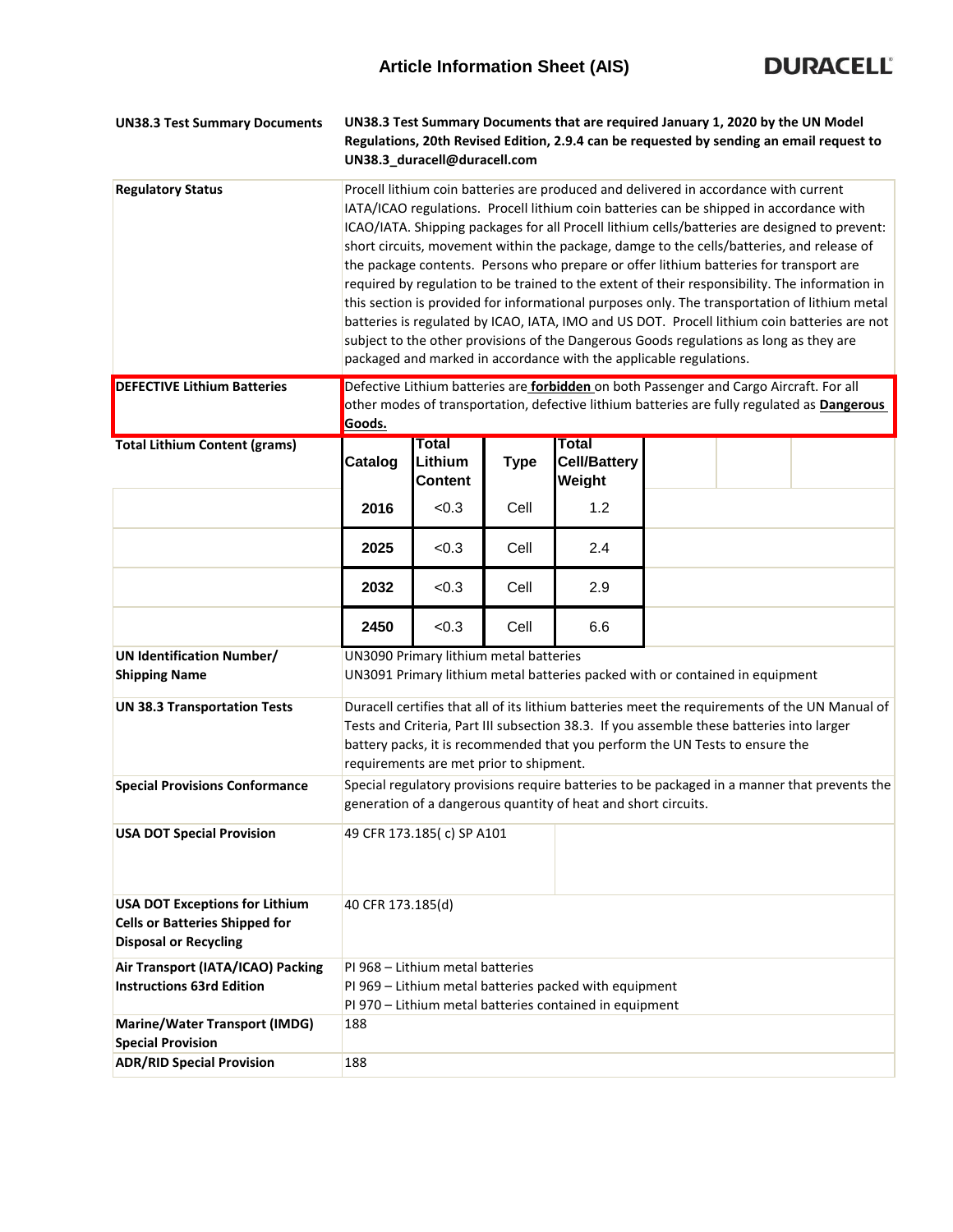## **Article Information Sheet (AIS)**



| <b>Passenger Air Travel</b>                                                                             | Air travelers should consult the US Department of Transportation (DOT) Safety Travel web<br>site at http://safetravel.dot.gov for guidance regarding carry on of lithium batteries.                                                                                   |  |  |                                                                                                                                                                          |  |  |                                                                                                                                                                                                 |
|---------------------------------------------------------------------------------------------------------|-----------------------------------------------------------------------------------------------------------------------------------------------------------------------------------------------------------------------------------------------------------------------|--|--|--------------------------------------------------------------------------------------------------------------------------------------------------------------------------|--|--|-------------------------------------------------------------------------------------------------------------------------------------------------------------------------------------------------|
| <b>Emergency Transportation Hotline</b>                                                                 | <b>CHEMTREC 24-Hour Emergency Response Hotline</b>                                                                                                                                                                                                                    |  |  |                                                                                                                                                                          |  |  |                                                                                                                                                                                                 |
|                                                                                                         | Within the United States call +703-527-3887<br>Outside the United States, call +1 703-527-3887 (Collect)                                                                                                                                                              |  |  |                                                                                                                                                                          |  |  |                                                                                                                                                                                                 |
| 10. Regulatory Information (GHS Section 15)                                                             |                                                                                                                                                                                                                                                                       |  |  |                                                                                                                                                                          |  |  |                                                                                                                                                                                                 |
| 10a. Battery Requirements                                                                               |                                                                                                                                                                                                                                                                       |  |  |                                                                                                                                                                          |  |  |                                                                                                                                                                                                 |
| <b>USA EPA Mercury Containing &amp;</b><br><b>Rechargeable Battery Management</b><br><b>Act of 1996</b> | During the manufacturing process, no mercury is added.                                                                                                                                                                                                                |  |  |                                                                                                                                                                          |  |  |                                                                                                                                                                                                 |
| EU Battery Directive 2006/66/EC<br>& amendment 2013/56/EU                                               | Compliant with marking and substance restrictions for mercury (<0.0005%); cadmium<br>(<0.0020%)I and lead (<0.0040%). EU retail and bulk packaging containing lithium coin<br>batteries are marked with the special collection sysmbol in accordance with Article 21. |  |  |                                                                                                                                                                          |  |  |                                                                                                                                                                                                 |
| 10b. General Requirements                                                                               |                                                                                                                                                                                                                                                                       |  |  |                                                                                                                                                                          |  |  |                                                                                                                                                                                                 |
| USA CPSIA 2008 (PL. 11900314)                                                                           | Exempt                                                                                                                                                                                                                                                                |  |  |                                                                                                                                                                          |  |  |                                                                                                                                                                                                 |
| USA CPSC FHSA (16 CFR 1500)                                                                             | Consumer batteries are not listed as a hazardous product.                                                                                                                                                                                                             |  |  |                                                                                                                                                                          |  |  |                                                                                                                                                                                                 |
| USA EPA TSCA Section 13 (40 CFR<br>707.20)                                                              | For customs clearance purpose, batteries are defined as an "Article".                                                                                                                                                                                                 |  |  |                                                                                                                                                                          |  |  |                                                                                                                                                                                                 |
| USA EPA RCRA (40 CFR 261)                                                                               | "Charged"                                                                                                                                                                                                                                                             |  |  |                                                                                                                                                                          |  |  |                                                                                                                                                                                                 |
| <b>USA California Prop 65</b>                                                                           | No warning required per 3rd party assessment.                                                                                                                                                                                                                         |  |  |                                                                                                                                                                          |  |  |                                                                                                                                                                                                 |
| <b>USA California Perchlorate</b>                                                                       | Contains perchlorate. Required labeling: Perchlorate material - special handling may apply.                                                                                                                                                                           |  |  |                                                                                                                                                                          |  |  |                                                                                                                                                                                                 |
| <b>Contamination Prevention Act of</b><br>2003                                                          | See www.dtsc.ca.gov/hazardouswaste/perchlorate                                                                                                                                                                                                                        |  |  |                                                                                                                                                                          |  |  |                                                                                                                                                                                                 |
| <b>CANADA Products Containing</b><br><b>Mercury Regulations SOR/20140254</b>                            | Mercury free                                                                                                                                                                                                                                                          |  |  |                                                                                                                                                                          |  |  |                                                                                                                                                                                                 |
| EU REACH REGULATION (EC) NO.<br>1907/2006                                                               | Regulated as an "article." Contains 1,2-dimethoxyethane (CAS# 110-71-4).                                                                                                                                                                                              |  |  |                                                                                                                                                                          |  |  |                                                                                                                                                                                                 |
| <b>EU REACH SVHC Communication</b>                                                                      | <b>SVHC</b>                                                                                                                                                                                                                                                           |  |  |                                                                                                                                                                          |  |  |                                                                                                                                                                                                 |
| <b>EU REACH Article 31</b>                                                                              | An SDS is not required for articles.                                                                                                                                                                                                                                  |  |  |                                                                                                                                                                          |  |  |                                                                                                                                                                                                 |
| 10c. Regulatory Definitions - Articles An SDS is not required for articles.                             |                                                                                                                                                                                                                                                                       |  |  |                                                                                                                                                                          |  |  |                                                                                                                                                                                                 |
| <b>USA OSHA</b>                                                                                         | 29 CFR 1910.1200(b)(6)(v)                                                                                                                                                                                                                                             |  |  |                                                                                                                                                                          |  |  |                                                                                                                                                                                                 |
| <b>USA TSCA</b>                                                                                         | 40 CFR 704.3; 710.2(3)(c); and [19 CFR 12.1209a)]<br>Title 1 - Chapter 2 - Article 3(3)                                                                                                                                                                               |  |  |                                                                                                                                                                          |  |  |                                                                                                                                                                                                 |
| <b>EU REACH</b><br><b>GHS</b>                                                                           | Section 1.3.2.1                                                                                                                                                                                                                                                       |  |  |                                                                                                                                                                          |  |  |                                                                                                                                                                                                 |
| 11. Other Information                                                                                   |                                                                                                                                                                                                                                                                       |  |  |                                                                                                                                                                          |  |  |                                                                                                                                                                                                 |
| 11a. Certification & 3rd Party Approvals                                                                |                                                                                                                                                                                                                                                                       |  |  |                                                                                                                                                                          |  |  |                                                                                                                                                                                                 |
| <b>UL Listing</b>                                                                                       | Lithium Batteries - Component BBCV2.MH12538                                                                                                                                                                                                                           |  |  |                                                                                                                                                                          |  |  |                                                                                                                                                                                                 |
| 11b. AIS Hazard Communication Approaches (consulted in developing this document):                       |                                                                                                                                                                                                                                                                       |  |  |                                                                                                                                                                          |  |  |                                                                                                                                                                                                 |
| <b>Globally Harmonized System (GHS)</b>                                                                 | substances and their dilute solutions and to mixtures. "Articles" as defined by the Hazard                                                                                                                                                                            |  |  | exemption is found in Section 1.3.2.1.1 of the GHS and reads: The GHS applies to pure<br>Communication Standard (29 CFR 1900.1200) of the OSHA of the USA, or by similar |  |  | GHS SDS requirements and classification criteria do not apply to articles or products (such as<br>batteries) that have a fixed shape, which are not intended to release a chemical. The article |